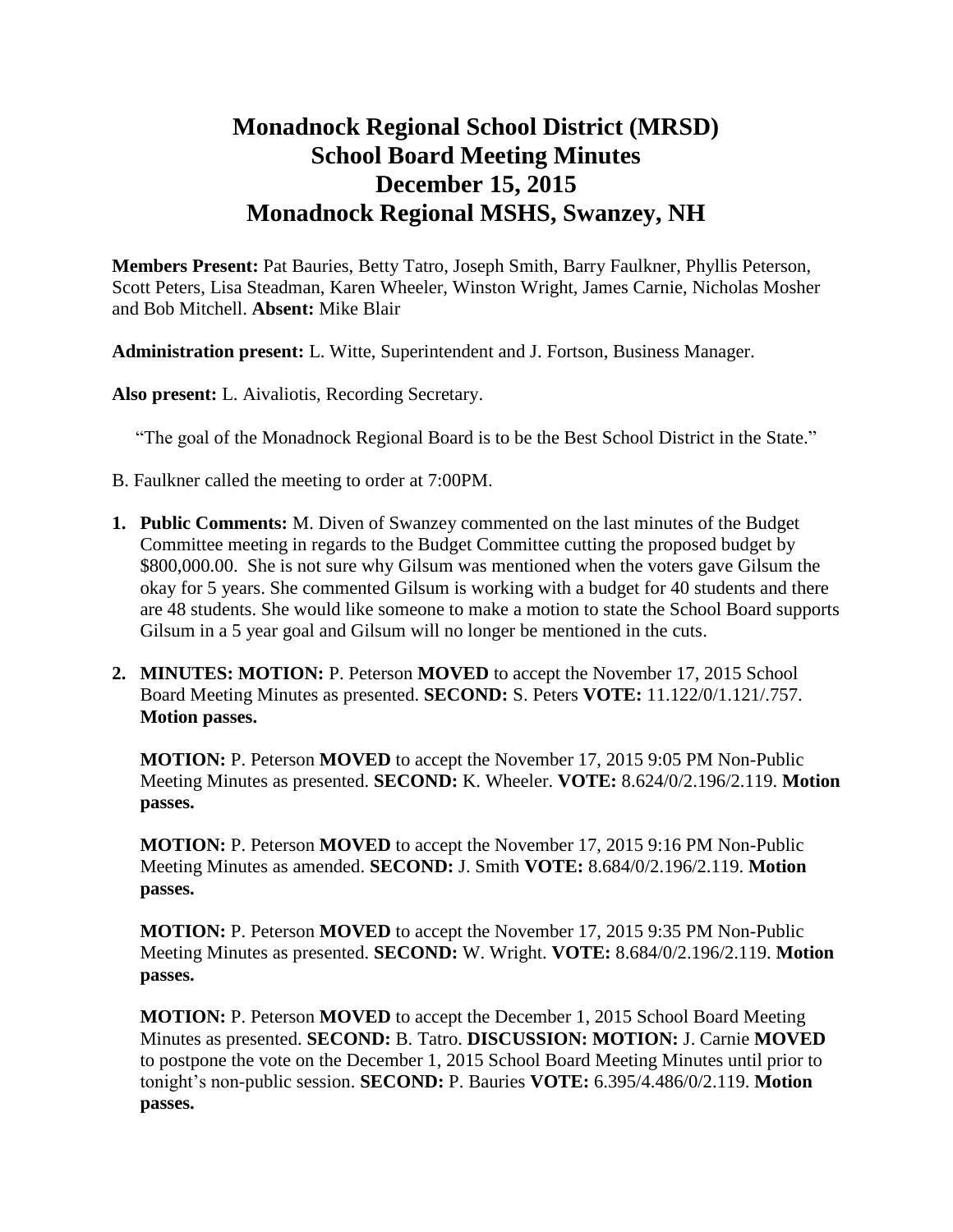**MOTION:** P. Peterson **MOVED** to accept the December 1, 2015 9:16 PM Non-Public Meeting Minutes as presented. **SECOND:** J. Smith. **VOTE:** 9.047/1.075/.757/2.119. **Motion passes.** 

**MOTION:** P. Peterson **MOVED** to accept the December 1, 2015 10:04 PM Non-Public Meeting Minutes as presented. **SECOND:** J. Smith. **VOTE:** 10.124/0/.757/2.119. **Motion passes.** 

**3. Student Government Report:** There is no Student Government Report.

## **4. SUPERINTENDENT REPORT:**

 **a. BUSINESS MANAGER'S REPORT:** J. Fortson passed out a copy of the updated warrant articles. She explained the Board will make recommendations, change the language or endorse prior to the Budget Committee's Public Hearing. *S. Peters arrives.* 

**b. Correspondence and Announcements:** L. Witte handed out and reported on the calendar of fundraisers.

MSHS will perform the Holiday Festival of Music this weekend.

Mt. Caesar, Cutler, Emerson and Troy will hold various holiday celebrations.

There will be a holiday sing a long at all schools.

P. Bauries asked for an update on the moving of the administrative offices. L. Witte, L. Carey and their administrative assistances have all moved to the SAU building. T. Kennett and A. DeTurris are still at the MSHS. L. Kalloger is working on the use of the space now available. The SSO is in the MSHS building.

**5. BOARD CHAIR REPORT:** B. Faulkner informed the Board on January 5, 2016 the Board will spend a fair amount of time on priorities and programs. He will ask the administration to present where we are, what we have done and give the Board a chance to discuss. There will be five areas of discussion.

B. Faulkner commented on policy. The Board develops policies. There is a first read which is an informational step. There is no action from the Board. Any discussion or amendment would occur at another meeting. At the second meeting changes are appropriate but not in an entirely different direction. A motion to send back to Policy will be in order. B. Faulkner said the merits of the policy are discussed at the second meeting. J. Carnie will disagree the committee discussed Policy DFA. You need to allow the Board to discuss. B. Faulkner commented Policy DFA was sent back to Policy.

# **6. SCHOOL BOARD COMMITTEE REPORTS:**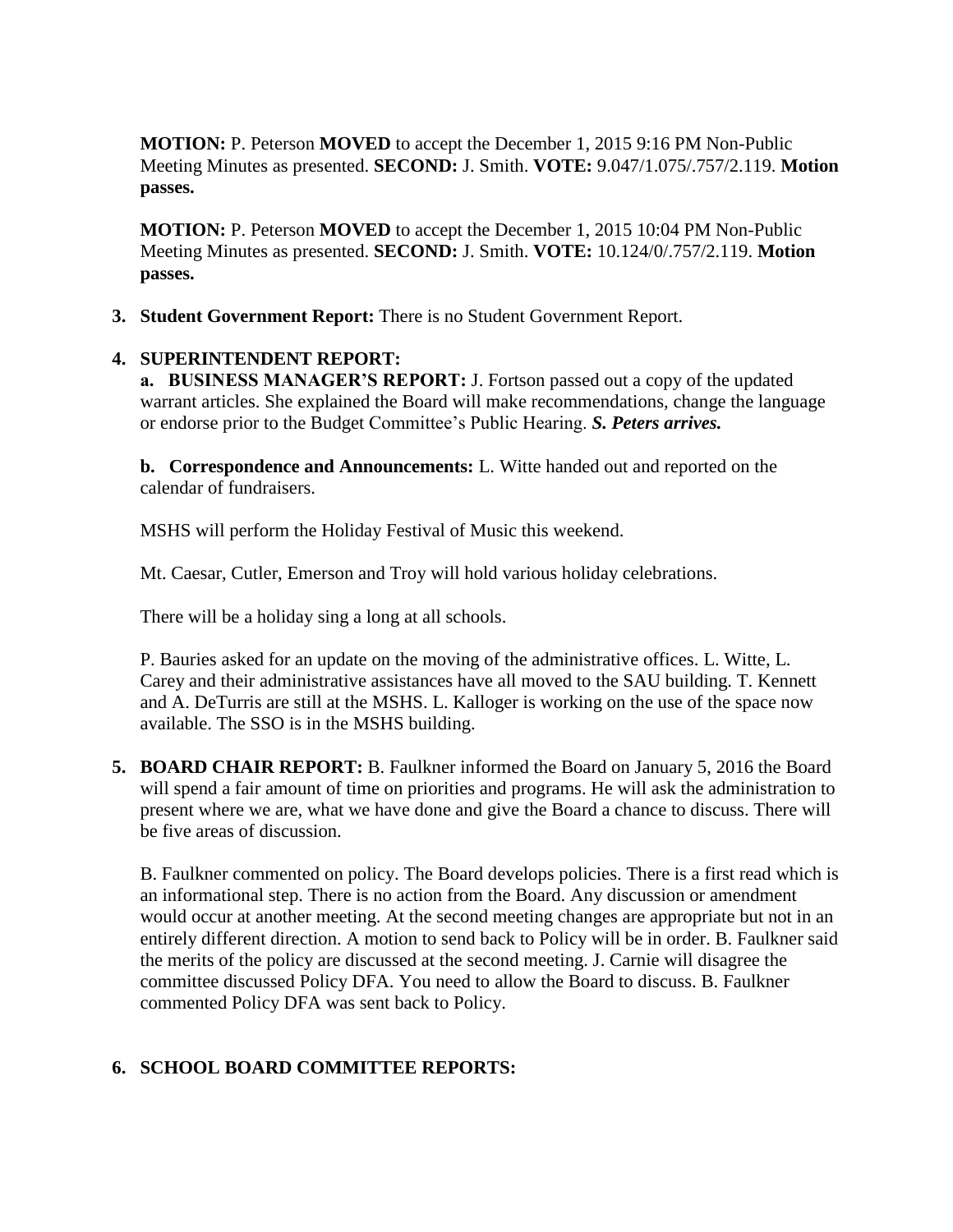**6a. Budget Committee:** B. Mitchell reported the Budget Committee will meet on December 16, 2015.

**6b. Community Relations Committee:** S. Peters reported the committee met and discussed a number of items. L. Witte gave an update on the process for the Strategic Plan and Goals. The Roundtable discussion has been completed in all elementary school and the MS/HS will be done after the holidays. The committee discussed the toolbox and how to reach out to the community. They received a lot of input from the administrative assistants. L. Witte will discuss the template with her team regarding how to document and maintain it. They are planning on how to present the warrant articles in plain English. B. Tatro has volunteered to create the first draft. There are a number of standing items we will constantly address. The meeting was very productive. The next meeting is on January 5, 2016.

 **6c. Education Committee:** P. Bauries reported the committee met on December 8, 2015. N. Richardson and F. DeTurris the SSO updated the committee on the first 90 days of the SSO. They reported the hallways are calmer and quieter. The foul language is down and the SSO's relationship with staff and the students is good. The SSO eats his lunch with the students. They both feel things are better. L. Witte said she has received positive comments. M. Suarez and A. Salzmann said they would encourage the SSO to meet with the elementary students periodically. The committee reviewed the Smarter Balance Assessment Scores with L. Carey. The Math coach will be part of the professional development day on January 25, 2016. The next meeting is on December 22, 2015. N. Mosher said he took issue with the information sent home. We looked like we are on par with the State. We do not have a nice bell curve. Some students did great and some need help. The  $4<sup>th</sup>$  grade ELA on the website is very concerning. What are we going to do for the students who are not doing well? He is concerned with no unified understanding by the staff regarding the Common Core Standards. P. Peterson said developmentally the child may or may not be ready but we move them on no matter how hard the teacher works. P. Bauries said it is important to have the interventionists and the Math coach continue to be involved. L. Steadman asked about de-leveling. P. Bauries said there will be a presentation on January 12, 2016.

**6d. Technology Committee:** Technology met on December 10, 2015 and focused on boundaries and a clear line regarding education with technology. The committee also met tonight to discuss N. Richardson's budget. He had a positive response to the decrease in his budget. The next meeting will be on January 14, 2015.

 **6e. Finance and Facilities Committee:** J. Carnie reported the committee met on December 10, 2015 and during Public Comments N. Moriarty asked if the staff are getting paid for their lunch when they are not working. He also asked about the 1 million dollar cuts to the proposed budget as requested by the Budget Committee. L. Witte explained the cuts. D. LaPointe gave a report. T. Walsh is requesting to purchase a used van. D. LaPointe and T. Walsh will discuss the issue of the van. J. Carnie said this committee has met with every principal and reviewed their budgets. There is really not a lot to be cut. L. Witte explained some of the suggested cuts would be the additions to the budget. J. Carnie said the adequacy money received by the District has been cut by \$360,000.00. The committee took into account the increase to the budget and the adequacy decrease and voted to reduce the proposed budget by \$800,000.00. This was not a unanimous vote. It was 3 to 3. The weighted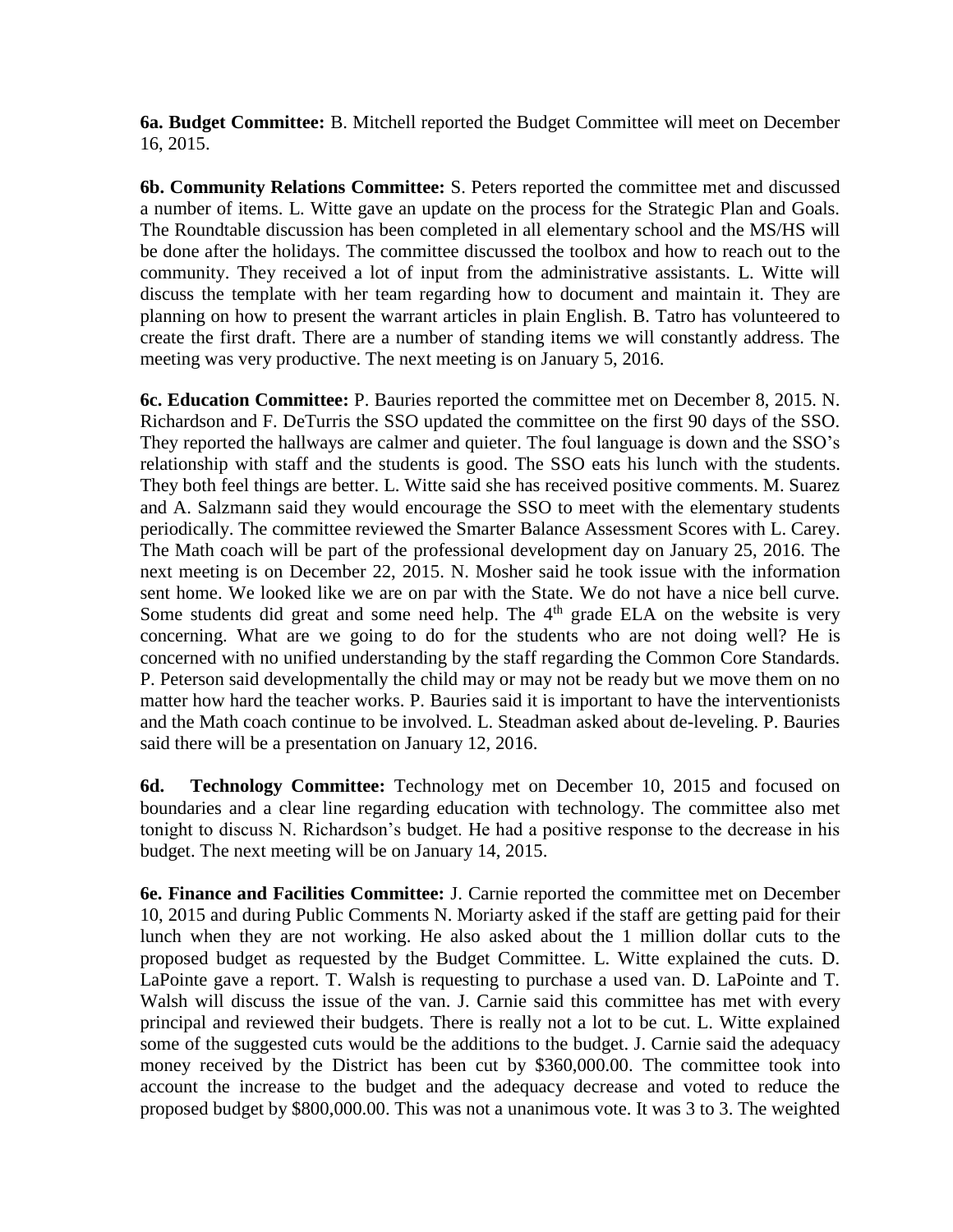vote was requested and the motion passed. The committee discussed the SRO and would suggest it be placed on a warrant article. The committee did not take all of L. Witte's recommendations. There were too many teachers that would be cut. L. Witte said this was an exercise as requested by the Budget Committee for the reduction of 1 million dollars to the proposed budget. J. Carnie commented there has been a surplus for the past five years, there is less adequacy and new positions proposed. **MOTION:** J. Carnie **MOVED** to reduce the proposed 2016-2017 budget by \$800,000.00. The reduction is to include both new positions and existing positions within the budget. It is recommended the SRO part time position be placed on a special warrant article. The recommended proposed budget number for 2016- 2017 would be \$30,958,813.00. **SECOND:** P. Bauries. **DISCUSSION:** L. Witte explained the cuts would consist of existing and proposed positions and to move the SRO to a warrant article. The Social Worker Drug/Alcohol position would be removed. This is a valuable position and they will look at other ways to meet the need. The Gilsum Interventionist/Principal will be removed. The Charter School application will not happen before the budget cycle. There is no grant. There is no interest from the sending School Boards to tuition students. She will recommend the Mt. Caesar and Cutler interventionists remain. N. Mosher asked about the staff cuts. He said staff cuts to the elementary schools would be a concern. L. Witte passed out a sheet with Level A cuts which add up to \$501,000.00 and Level B cuts which add up to \$582,500.00. The cuts in Level A would be the SRO (on a separate warrant), the Gilsum Principal/Interventionist, Social Worker Drug/Alcohol position, CNC Milling Machine, Tech hardware, 2 district-wide positions, staff and support staff. L. Witte explained if you move up to the Budget Committees request you will have to reduce additional positions. She is working with the administration to look at other ways to cut the proposed budget. **MOTION:** P. Peterson **MOVED** to amend the motion and reduce the proposed budget by \$300,000.00. **SECOND:** J. Smith. **DISCUSSION:** B. Tatro said \$800,000.00 is huge. The class sizes will go up if you reduce staff. B. Mitchell cannot support an \$800,000.00 cut and he cannot support a \$300,000.00. He is willing to put the SRO on a warrant article. B. Tatro said a \$300,000.00 reduction will go below the Default number. J. Carnie said the Board needs to face reality. The budget is up and the enrollment is down. For the past five years there has been a surplus, with the contract people are getting paid for lunch in the amount of \$190,000.00 – \$200,000.00. Bring forward a reasonable budget. J. Carnie commented we were suppose to make a serious effort to reduce the cost per pupil. Information on the cost per pupil was passed out. The Board reviewed the information. N. Mosher stated we are paying people well and doing things inefficiently. J. Carnie said 8-9 years ago the District made an effort to reduce the cost per pupil in the District. We were using the cost per pupil number on the DOE website. We cannot continue to add to this budget when enrollment is declining. We defeat what we want to do. L. Witte said the final enrollment number is 1706 as of October 1, 2015. K. Wheeler said you are not comparing apples to apples. N. Mosher said we should not hurt the student. B. Mitchell said this District has a high free and reduced lunch population. Students at poverty level come to the schools with issues. There is a growing need in the District. **VOTE on the amendment to reduce by \$300,000.00.** 7.239/4.426/.214/1.121. **Amendment passes. VOTE on amended motion:**  2.987/8.892/0/1.121. **Amended Motion fails.** 

**MOTION:** J. Carnie **MOVED** to put the SRO position on a separate warrant article and reduce the proposed budget by \$75,000.00. **SECOND:** N. Mosher. **DISCUSSION:** S. Peters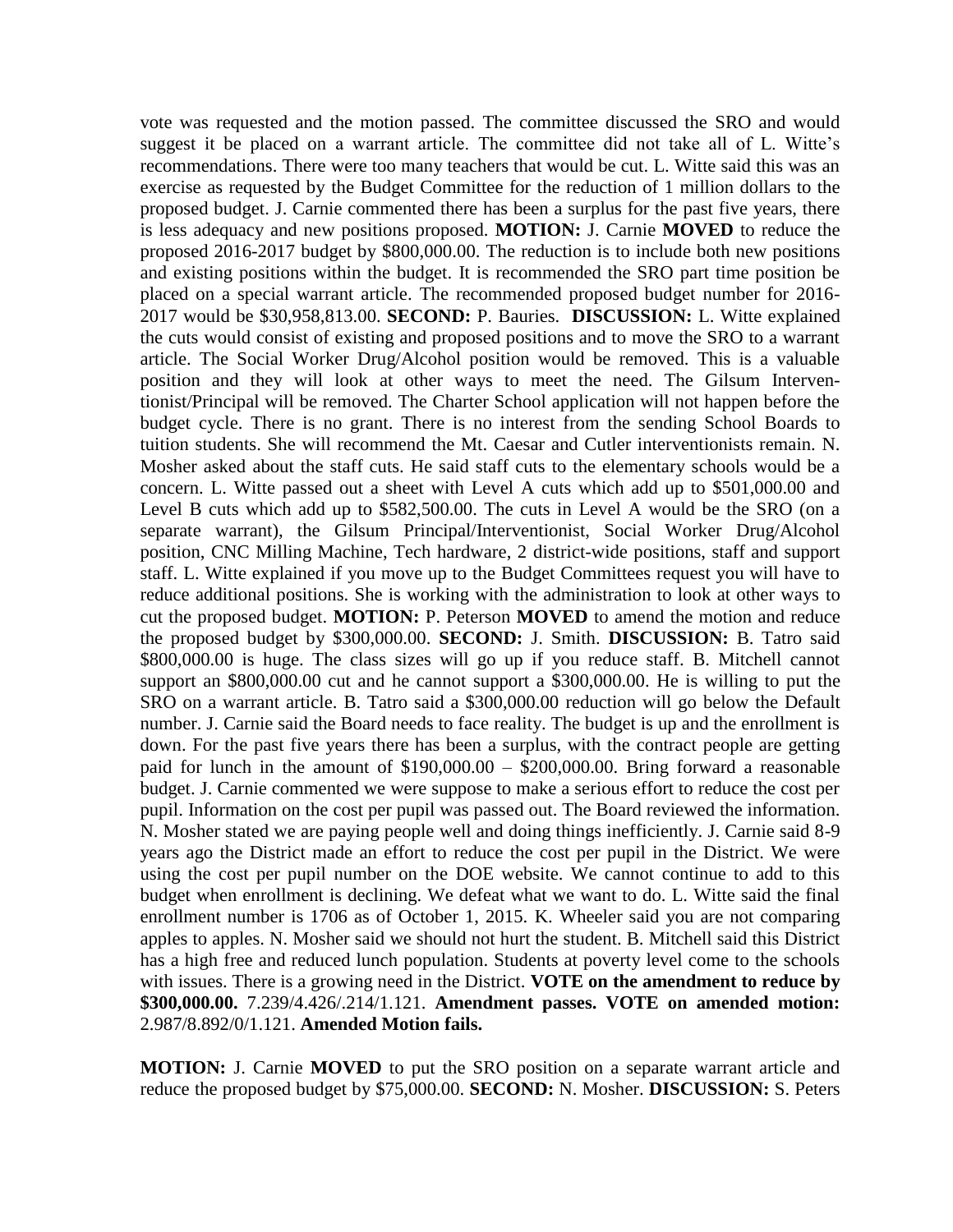would suggest tabling the motion. The \$75,000.00 is not the total for the SRO in the proposed budget. **VOTE:** 11.879/0/0/1.121. **Motion passes.** 

L. Steadman asked about the playground in Troy. She commented the equipment at the preschool playground is not recommended for children under the age of five. The decision of what to order was not asked of the staff in the building. Emerson will have the same issue. B. Faulkner will refer this issue to the Facilities Committee.

**6f. Policy Committee:** The following three policies are for a first read: Policy DFA Revenues from Investments has no changes and is recommended by the NHSBA. Policy EEAA Video Cameras in Classrooms, Hallways, School Buses and other District Property states it is no longer appropriate to have cameras in the classrooms. There is also language cleanup. This policy requires a Public Hearing. Policy JCA Change of School or Assignment has legislative changes.

**6g. Extra-Curricular Committee: MOTION:** J. Smith **MOVED** to approve to dedicate the gymnasium to Paul Breckell and plan the dedication ceremony at the convenience of the family. **SECOND:** L. Steadman. **DISCUSSION:** It was reported the gymnasium had never been dedicated before. J. Breckell is in full support of the plan. He said they would like to have the ceremony in December of 2016. N. Mosher would like to know something about P. Breckell. L. Steadman suggested postponing the vote until N. Mosher has more information. J. Smith explained members of the family need to make plans for time off and travel from Korea. J. Smith explained P. Breckell was the AD, PE teacher, Drivers Ed. Teacher, Football Coach, Baseball Coach, had a vested interest in athletic and had green blood. B. Faulkner commented he did not know him but respects the opinion of people in town. N. Mosher will abstain only because he does not know him. **VOTE:** 11.665/0/.214/1.121. **Motion passes.** 

**6h. Negotiations:** P. Bauries informed the committee we are in the process of mediation.

**6i. Ad Hoc STEAM:** It was reported STEAM will meet on January 6, 2015 at 5:00 PM.

**6j. School Safety and Discipline Committee:** J. Smith reported the committee met on December 2, 2015. The committee discussed the SRO/SSO. **MOTION:** J. Smith **MOVED** to request/grant approval for the Superintendent to negotiate an MOU for the SRO with the Town of Swanzey, subject to a warrant article approval. **SECOND:** N. Mosher. **DISCUSSION:** L. Witte prepared a sheet listing the responsibilities of both the SRO and SSO. N. Mosher commented on the 1300 hours. L. Witte said they are not sure if the day is a 5.5 hour day or a 6 hour day. The maximum number of hours the SRO is allowed to work according to the Academy is 1300 which includes training. It was commented the Chief would recommend the part-time SRO and the full time SSO. J. Carnie would have liked to have been in on the conversation that happened with 3 or 4 people and the Chief. The SRO/SSO is the best combination but the best straight choice would be the SSO. The warrant has to be clear. J. Fortson has a lot of questions and has to get in contact with the Town of Swanzey's administrator. **VOTE to negotiate a MOU:** 10.804/0/1.075/1.121. **Motion passes.**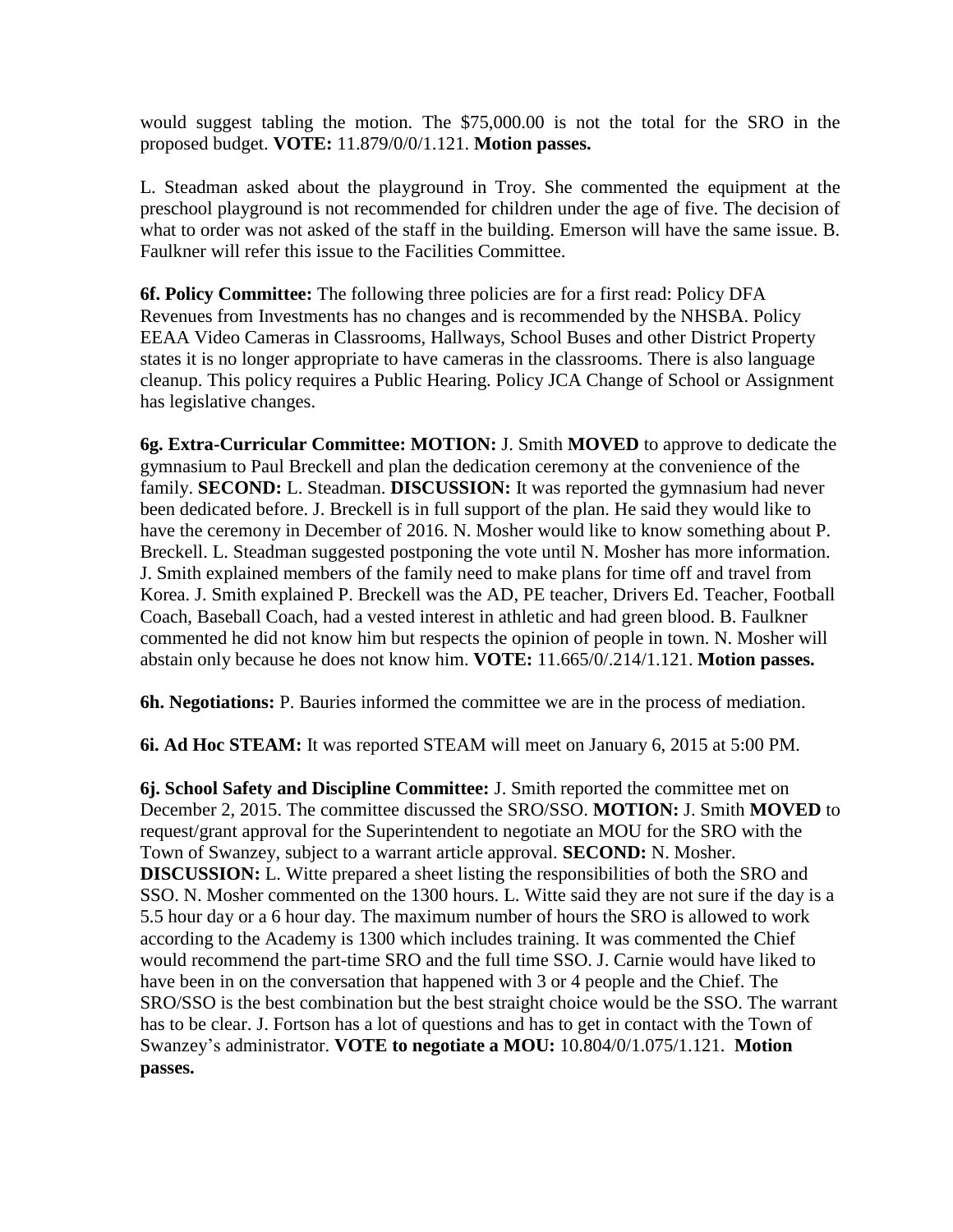**6k. Cheshire Career Center:** W. Wright reported there is no update.

**7. OLD BUSINESS:** J. Carnie said 6 weeks ago he had asked B. Faulkner to ask the attorney for an opinion on Policy BDE. J. Carnie had asked for an opinion from the Board attorney to discuss with the NHSBA attorney regarding Policy BDE. The Chair said he has not heard. B. Faulkner said the attorney said he is still working on it. We have had him busy with other issues. B. Faulkner said he spoke to the NHSBA attorney for a better understanding of the situation. The NHSBA said the Board should wait for the opinion from J. O'Shaughnessy. J. Carnie asked if B. Faulkner had received any written correspondence. B. Faulkner sent the question to our attorney and sent notes to Barrett Christina. Barrett will address to our attorney. B. Faulkner had a conversation with Barrett to better understand the issue. He has had emails from both attorneys. J. Carnie wants to see the emails. **MOTION:** J. Carnie **MOVED** any communication regarding the issue of Policy BDE with the attorneys will be enclosed in the final decision. **SECOND:** P. Bauries. **VOTE:** 4.640/6.482/.757/1.121. **Motion fails**

#### **8. NEW BUSINESS:**

**a. MOTION:** B. Tatro **MOVED** to accept the manifest in the amount of \$1,252,845.43. **SECOND:** P. Peterson **VOTE:** 10.804/0/1.075/1.121. **Motion passes.**

**b. Other New Business as may come before the Board: MOTION:** B. Tatro **MOVED** to support the five year promise the District made to the Gilsum School. **B. Faulkner commented this is a notice and should be on the next agenda. MOTION:** P. Bauries **MOVED** to bring up this issue even though it is not on the agenda. **SECOND:** N. Mosher. **DISCUSSION:** It was commented the members of the Gilsum School are not present. They would be mad if it failed. N. Mosher said the School Board already supports this. P. Peterson said we should not have to do this. It is late to open this can of worms. K. Wheeler would agree she is frustrated about the comments made on the Budget Committee agenda. J. Carnie will not vote, the public has already voted. It is redundant. B. Tatro said it was an effort to honor a public comment. **VOTE to discuss the Gilsum issue:** 2.450/8.431/.998/1.121. **Motion fails.** 

#### **9. Setting Next Meeting's Agenda:**

**1. All communication on Policy BDE at the net meeting regarding the quorum issue.**

**10. Public Comments:** D. Coffman said it is very important to get the minutes of the STEAM Ad Hoc on the website. There are no minutes for the Budget Committee. P. Peterson said there is a commitment by the voters. D. Coffman wants to know what is going on and why only three sets of minutes. Have there been grants and what is the enrollment update. It was commented this is unfair to Gilsum to bring this up. D. Coffman invited members to the Budget Committee meeting. The District needs to know what is going on. N. Mosher is very interested in STEAM and what is going on. P. Bauries commented the charge of the STEAM Ad Hoc is to bring the STEAM concept to all the elementary schools in the District. B. Faulkner commented he has scheduled part of the discussion on January 15, 2016 for this topic.